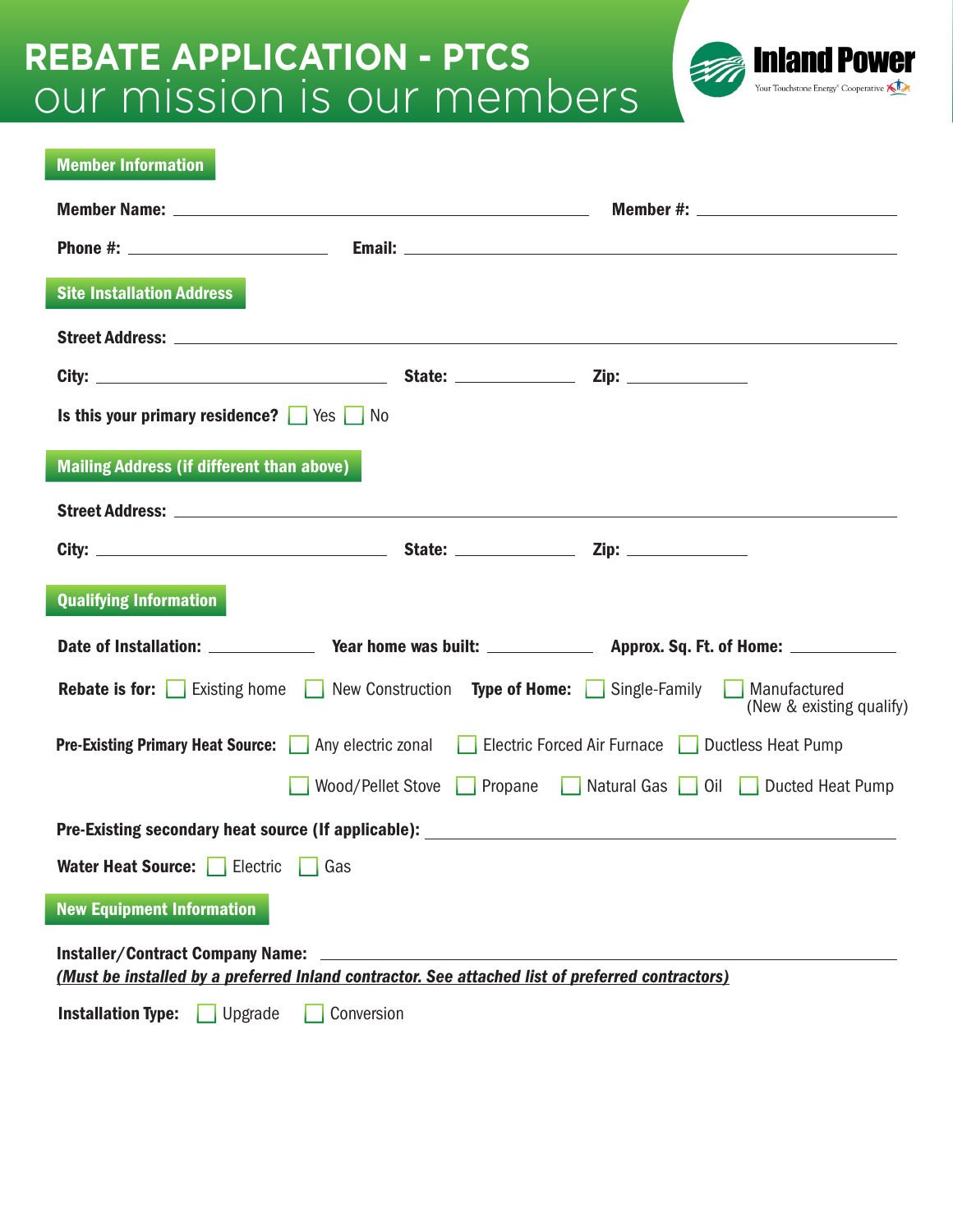# our mission is our members **REBATE APPLICATION - PTCS**



#### General Requirements & Specifications

- Must select a contractor from IPL's Contractor Network *(If your contractor is not on IPL's preferred contractor list, please call IPL conservation team at (509) 789-1801).*
- PTCS heat pump commissioning tests are required on all systems (Testing will be completed by contractor)
- New and existing manufactured homes assembled *after 1977*
- Homeowner installs do not qualify
- Equipment must be AHRI tested and certified (Provided by contractor)
- Duct sealing is recommended

#### *Please see page three for more specific requirements*

### **Payment**

• Basic heat pump (HSPF 8.5/SEER 14): \$300

High Efficiency or Variable Speed Heat Pump (HSPF 9+)

Existing Electric Forced Air Furnace adding:

- High Efficiency model: \$1,000
- Variable Capacity model: \$1,400
- New Construction/Replacement/Upgrade\*: \$500

See page three for "upgrade definition"

#### Documentation Requirements

• Completed rebate application (Incomplete applications, including missing documentation will result in disqualification)

**Payment Type:** Account credit Check *Please allow 4-6 weeks for processing*

#### Member Required Documents Contractor Required Documents

- Contractor/equipment invoice showing:
	- 1. Manufacturer, model number, type, size and quantity of equipment installed
	- 2. Purchase/Installation date
- PTCS Air Source Heat Pump Form provided from your contractor
- PTCS Sizing/Heat Loss Calculator provided from your contractor
- AHRI Certificate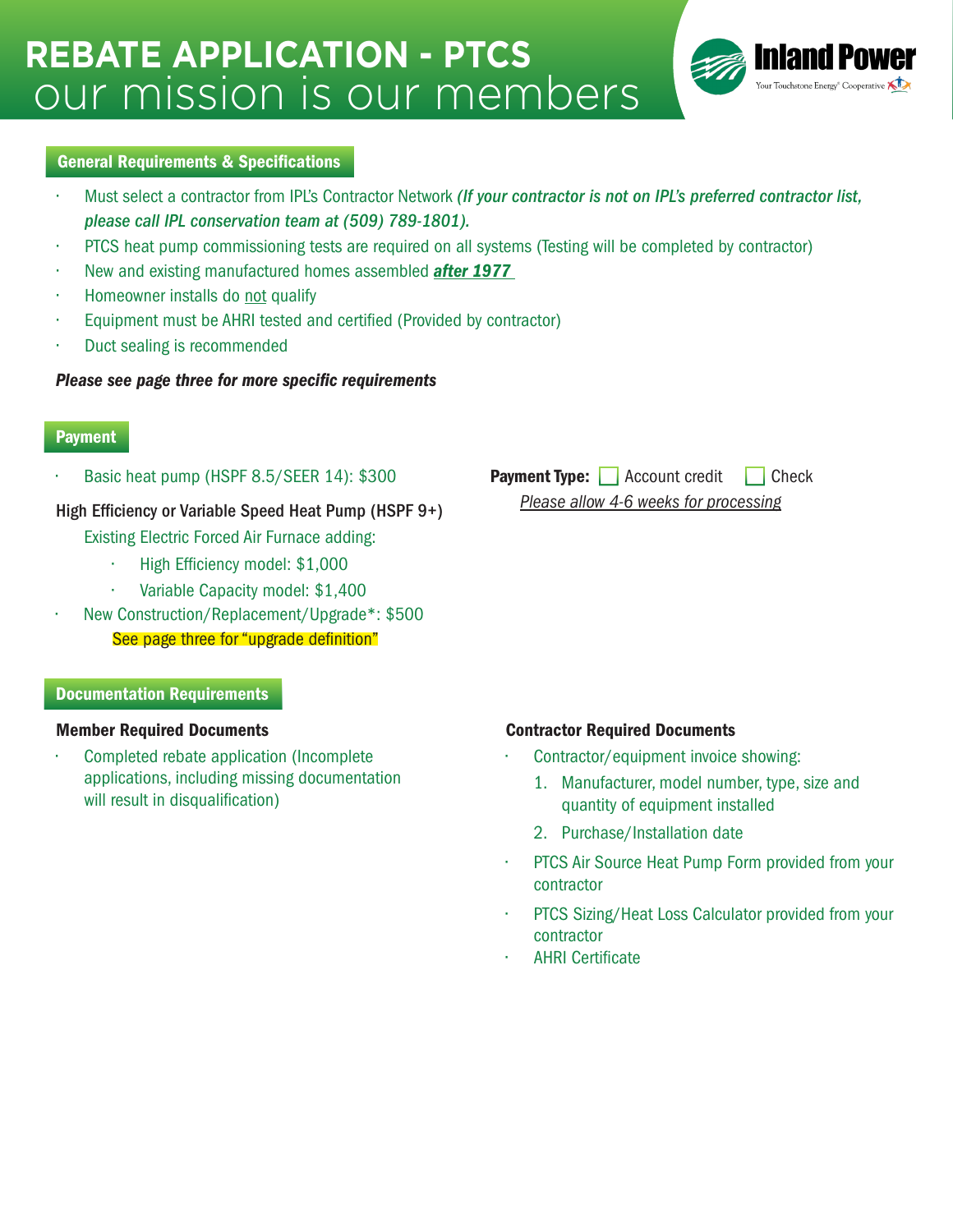# our mission is our members **REBATE APPLICATION - PTCS**



#### Basic Heat Pump Qualifications

- Available for new construction, existing single-family and manufactured homes.
- Newly installed air-source heat pump must be AHRI performance certified with an 8.2 HSPF/14 SEER.
- Manufacturer claims of "equivalent to AHRI certified equipment" will not be accepted.
- Must be Energy Star qualified and installed and tested by a Performance Tested Comfort Systems (PTCS) certified technician.
- When a home is hydronically heated, an electric resistance water heater is considered equivalent to an electric furnace.
- Equipment sizing documentation required by IPL from the technician.
- Cannot be claimed in combination with any other heat pump measure.

#### High Efficiency Heat Pump & Variable Speed Heat Pump Qualifications

- Available for new construction, existing single-family and manufactured homes.
- \*Upgrades include replacing an existing heat pump, adding a heat pump to a non-electric heating system (i.e. gas, oil, propane, wood) replacing the heat pump portion of a ground source heat pump system, or upgrading from zonal to air-source heat pump
- When a home is hydronically heated, an electric resistance water heater is considered equivalent to an electric furnace.
- Newly installed air-source heat pump must be AHRI performance certified with a 9.0 HSPF/14 SEER or better.
- Manufacturer claims of "equivalent to AHRI certified equipment" will not be accepted.
- Must be Energy Star qualified and installed and tested by a Performance Tested Comfort Systems (PTCS) certified technician.
- Equipment sizing documentation required by IPL from the technician.
- Cannot be claimed in combination with any other heat pump measure.
- For Ground Source Heat Pump information, please call *(509) 789-1801*

I understand my contractor must supply all required documentation before rebate can be processed.

I have read and accept all requirements for my heat pump.

#### Terms & Conditions

Completed application must be received within 90 days of the installation date to be considered for an incentive. Homeowners must comply with all applicable codes and regulations. Limit one per household. Available to all active Inland Power & Light (IPL) members. If account is past due, the rebate will be applied to the past due balance. IPL reserves the right to inspect installation and will coordinate inspection as applicable. IPL is not responsible for any part of the appliance maintenance, power consumption, or any and all implied warranties (including but not limited to implied warranties or merchantability or fitness for a particular purpose) and shall not be responsible for any representation or promise with respect to the equipment, materials or labor required for the installation of the appliance on the premises, or the cost of such equipment, materials and labor. Additional conditions may apply. I authorize IPL to release my member account information, including my billing and energy usage information, to an independent third-party evaluator solely for the purposes of evaluation this rebate program, confirming energy savings and other quality assurance purposes. The disclosure of your private information will comply with IPL's privacy policy and state regulation. By signing below, the member implies that all information provided is true and accurate to the best of their knowledge.

Signature of Applicant **Date of Applicant** Date of Signature (Applicant)



Submit completed form to: conservation@inlandpower.com

Inland Power & Light Attn: Conservation PO Box A Spokane, WA 99219 -or-